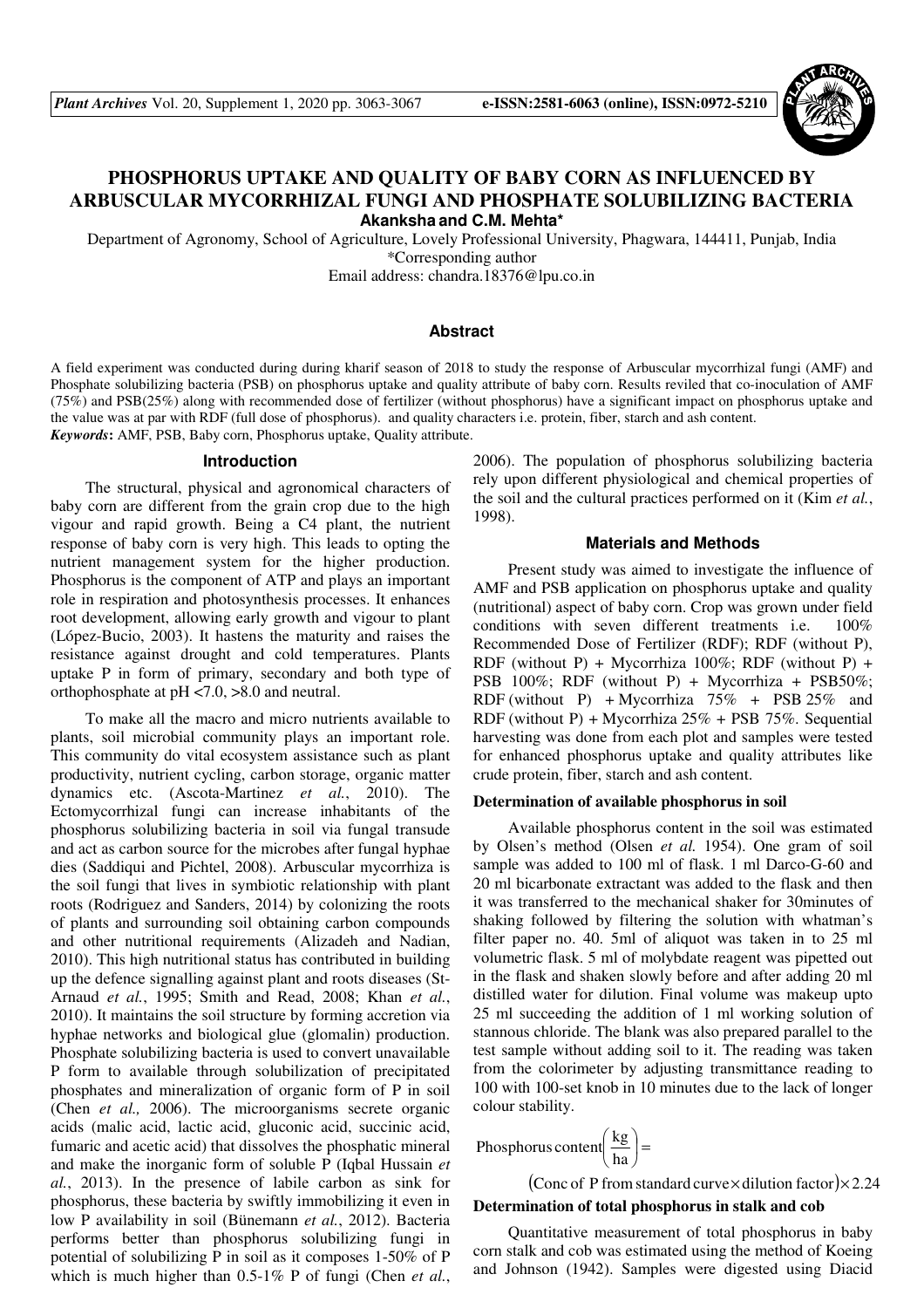(3:1: Nitric acid: Perchloric acid). 10 ml of dilute was taken in 50 ml volumetric flask and 10 ml of ammonium molybdate vandate was added to it. Volume was makeup upto 50 ml and transmittance/ absorbance were recorded at 420 mµ. Standard curve was also prepared using 0, 1, 2, 3, 4 and 5ml of 50 ppm P solution to 50 ml volumetric flask. Total P (%) was calculated using the formula:

$$
TotalP(\%) = \frac{Factor(F) \times Re \,ading \, sample \times 100 \times 100}{10000 \times 1000 \times 10 \times 1}
$$

### **Estimation of crude protein**

Crude protein in baby corn cob was estimated using Bradford methods (1976). From each treatment three replicate samples were taken for analysis. The Standard Protein Solution (BSA), bradford regent and 0.2 M Phosphate Buffer was made prior to start of experiment. 0.2- 1 ml standard solution was pipetted out into test tubes. The sample weighing 0.5 g and 1 g was taken in another tubes and phosphate buffer and Bradford reagent was added to all making the final volume up to 2 ml. Sample was mixed properly followed by incubation at 37°C for 15 minutes. The blank was also prepared parallel to the test sample without adding sample to it. Finally colour complex was measure at 595 nm. Concentration of protein was estimated using the formula:

$$
Concentration of protein = \frac{OD(test)}{OD(stat)} \times \frac{Conc(std)}{Aliquot(test)} \times 100
$$

# **Estimation of crude fibre**

Crude fiber content in cob of baby corn was estimated using method of Van Soest and McQueen, (1973). From each treatment three replicate samples were taken for analysis. The sample weighing 1 g was taken in the crucible, to which 100ml neutral detergent solution, 2 ml Deca hydronaphthalene and 0.5 g sodium sulphite was added. Heating was done till boiling and then left for 60 minutes to let it come near to room temperature. The sample was filtered and rinse with hot water followed by washing with acetone twice. After this, the crucibles were left for 8 hrs. in the hot air oven at 100˚C. The left over residue was ashed in the muffle furnace and the crucible was weighed.

Cell contents  $= 100 -$  cell wall constituents

# **Estimation of ash content**

Ash content was estimated using the method of AOAC (2003). The crucible was kept in muffle furnace for 1 hour followed by cooling in desiccator and then weighed (taken as W1). The 2 g of each sample (W2) was put in to the crucible and heated at low flame to char the sample. This charred material was kept in previously set muffle furnace and heated for 6-8 hours till the greyish white ash appears. The crucible was cooled in the desiccator again and weighed (W3).

# **Estimation of starch**

Starch content was estimated using DNS method (Jeong *et al.*, 2010). 0.5 g of sample was taken to which 1.5 ml of 80% ethanol was added. It was then supersonified for 10 minutes followed by centrifugation at 13000 rpm for 10 minutes at 4°C. After discarding the supernatant, 1 ml distilled water, 50 µl 2M sodium acetate and 50 µl of  $\alpha$ amylase (which should be heat resistance and 10-fold diluted) was added to it. It was kept at room temperature for 30 minutes before centrifuging for 10 minutes at 4°C and 13000 rpm. After that, 200 µl of supernatant and

dinitrosalicyclic acid reagent was mixed thoroughly. The solution was kept at 100°C for 5 minutes and absorbance was checked at 535 nm.

## **Statistical Analysis**

Data was analysed using SPSS (Tukey) test. LSD values were calculated for those parameters, which exhibited significant difference. Differences between individual means were compared at 5% level of probability.

# **Results and Discussion**

The data of P content in soil as influenced by different doses of AMF and PSB as presented in figure 1. Total available phosphporus in the rhizospheric soil was estimated at different time intervals i.e. 20, 40 and 60 days. At the initial phase i.e. 20 DAS maximum available phosphorus was reported in T1 i.e. 100% RDF and minimum was reported in T2 i.e. control (without RDF). However, at 40DAS a decrease in available P was reported in T1 and T2. i.e. because available phosphorus has been taken up by plants and therefore there was a decline in availability of P. However, in AMF and PSB treated soil increase in available P was reported i.e. because PSB, solubilize the unavailable form of P to available form of P in the soil and also AMF enhance the availability of phosphorus to the plants.

Total phosphorus was also estimated in plant stalk and cob. Maximum P content was reported in the plants treated with full dose on RDF (Figure 2). However it was at par with treatment T3 and T6 i.e. with AMF and coinoculation of mycorrhiza (75%) and PSB (25%). Minimum phosphorus was reported in the plants with no fertilizer application. The increase in P content in coinoculation is due to the transforming and mineralization of in-labile to labile nutrients and creating a favourable environment for the microbial activities that would eventually facilitate the plant root system to uptake the available nutrients. The decurtation trend in T1 and T2 is due to the absence of the biofertilizers.

# **Protein Content**

The data of protein content as influenced by different doses of AMF and PSB have been given in figure 15. It can be concluded from data that significant difference in stem girth of baby corn can be observed at harvesting. Significantly higher protein content was observed in  $T_6$  $(17.23 \text{ g})$  which was statistically at par with T<sub>1</sub> (RDF) with 17.21 g followed by  $T_3$  with 17.05 g. The treatments  $T_5$  and  $T_7$  were having significantly equal protein content with the small difference in values.

The sole application of AMF and PSB were having the remarkable difference in content as AMF performed much better than PSB inoculation with value of 16.7 g. The significantly lowest protein content with 5.54 g was observed in control  $(T_2)$ . The variation in protein content due to the recommended dose of fertilizers and biofertilizers inoculation. The higher availability of nutrients was caused by the release of plant growth promoting bacteria and fungus which enhanced the biochemical reactions increasing the protein content in cobs. The results were supported by Kizilog *et al.* (2001).

# **Crude Fibre Content**

The data of fibre content as influenced by different doses of AMF and PSB have been given in figure 16. It can be concluded from data that significant difference in fibre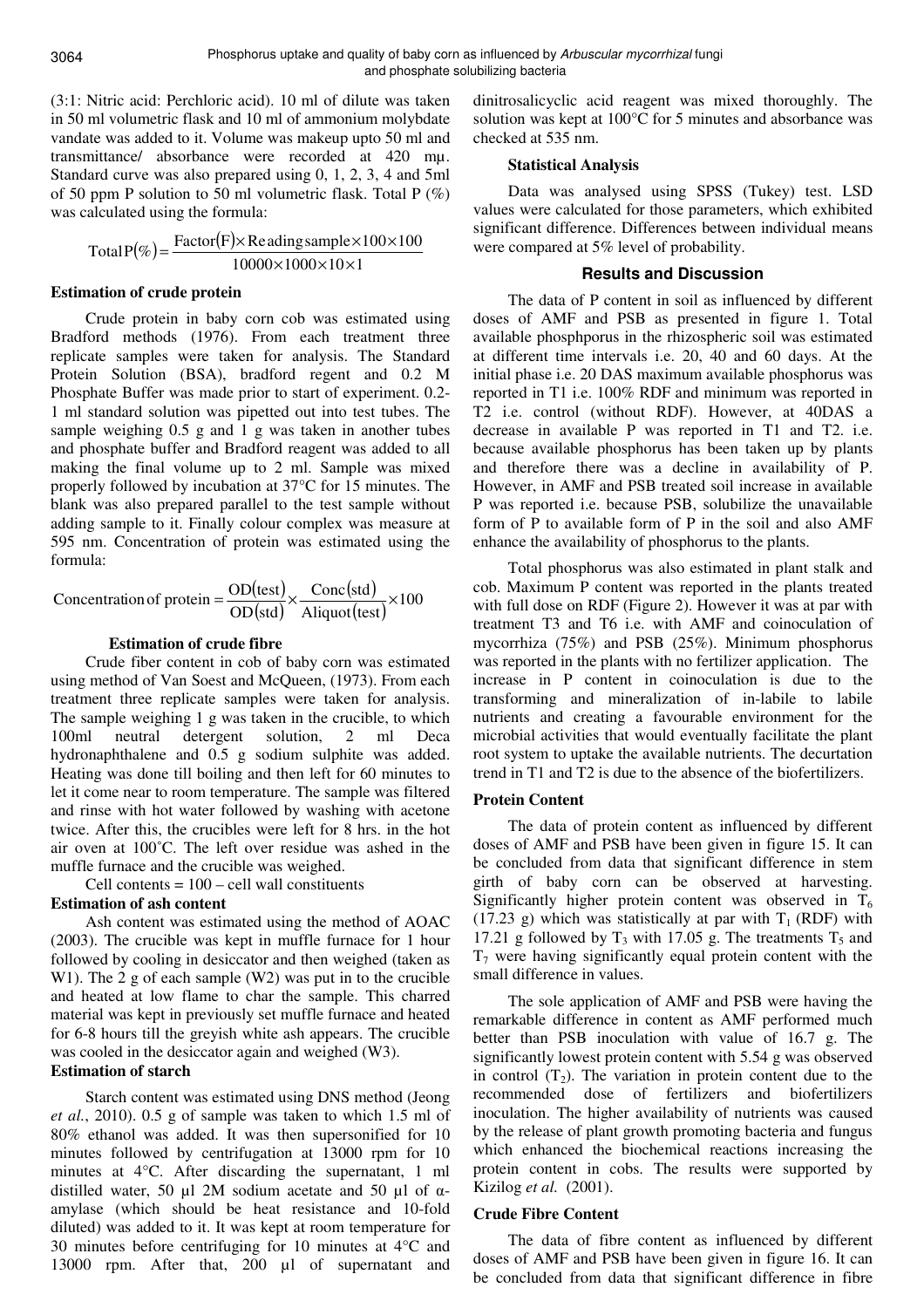content of baby corn can be observed at harvesting. Significantly higher fibre content was observed in  $T_1$  (RDF) with 6.16 g which was statistically at par with  $T_6$  (6.10 g) followed by  $T_3$  with 6.04 g. The treatments  $T_5$ ,  $T_7$  and  $T_4$ were showing the trend of decurtation in fibre content with the difference of 0.1 g.

The significantly lowest fibre content with 5.54 g was observed in control  $(T_2)$ . The sole application of AMF and PSB were having the remarkable difference in content as AMF performed much better with 16 % higher fibre than PSB inoculation with 5.73 g. The variation in fibre content due to the recommended dose of fertilizers and biofertilizers inoculation. The higher availability of nutrients was caused by the release of plant growth promoting bacteria and fungus which enhanced the biochemical reactions increasing the fibre content in cobs. The results were supported by Hooda and Katwatra, (2013).

# **Ash Content**

The data of ash content as influenced by different doses of AMF and PSB have been given in figure 17. It can be concluded from data that significant difference in ash content of baby corn can be observed at harvesting. Significantly higher ash content was observed in  $T_1$  (RDF) with 5.76 g which was statistically at par with  $T_6$  followed by  $T_3$  with 5.6 g. The treatments  $T_5$  and  $T_7$  were having significantly equal ash content. The sole application of AMF and PSB were having the remarkable difference in content as AMF performed much better than PSB inoculation with value of 5.6 g and 5.44 g.

 The control treatment gave lowest values of 5.1 g of ash content. The variation in ash content due to the recommended dose of fertilizers and biofertilizers inoculation. The higher availability of nutrients was caused by the release of plant growth promoting bacteria and fungus which enhanced the biochemical reactions increasing the ash content in cobs. The results were supported by Hooda and Katwatra, (2013).

#### **Starch Content**

The data of starch content as influenced by different doses of AMF and PSB have been given in figure 18. There is no clear difference reported in starch content. It was reported in the range of 15.4 g to 15.43 g. Starch content was observed in  $T_6$  with 15.43 which was statistically at par with  $T_1$  and  $T_3$  with 15.42 g. The treatments  $T_5$  and  $T_6$  were having significantly equal starch content and remained non significant with control  $(T_1)$ . The sole application of AMF and PSB were having the minute difference in starch content as AMF performed better than PSB inoculation with value of 15.42 g.

 The minute variation in starch content due to the recommended dose of fertilizers and biofertilizers inoculation. The higher availability of nutrients was caused by the release of plant growth promoting bacteria and fungus which enhanced the biochemical reactions increasing the starch content in cobs. The results were supported by Hooda and Katwatra, (2013).



P<sub>2</sub>O<sub>5</sub>+Mycorrhiza 50% +PSB50%; T<sub>6</sub>: RDF-P<sub>2</sub>O<sub>5</sub> + Mycorrhiza 75% + PSB 25%; T<sub>7</sub>: RDF-P<sub>2</sub>O<sub>5</sub> + Mycorrhiza 25% + PSB 75%. Similar Letter to above the bars represents non significance at  $(P \le 0.05)$ .



Fig 2 : P content in plant stalk and cob after harvesting where, T<sub>1</sub>: RDF; T<sub>2</sub>: RDF-P<sub>2</sub>O<sub>5</sub>; T<sub>3</sub>: RDF-P<sub>2</sub>O<sub>5</sub>+Mycorrhiza; T<sub>4</sub>: RDF-P2O5+PSB100%; T<sub>5</sub>: RDF-P<sub>2</sub>O<sub>5</sub>+Mycorrhiza 50% +PSB50%; T<sub>6</sub>: RDF-P<sub>2</sub>O<sub>5</sub>+Mycorrhiza 75% + PSB 25%; T<sub>7</sub>: RDF-P<sub>2</sub>O<sub>5</sub>+Mycorrhiza 25% + PSB 75%. Similar Letter to above the bars represents non significance at  $(P \le 0.05)$ .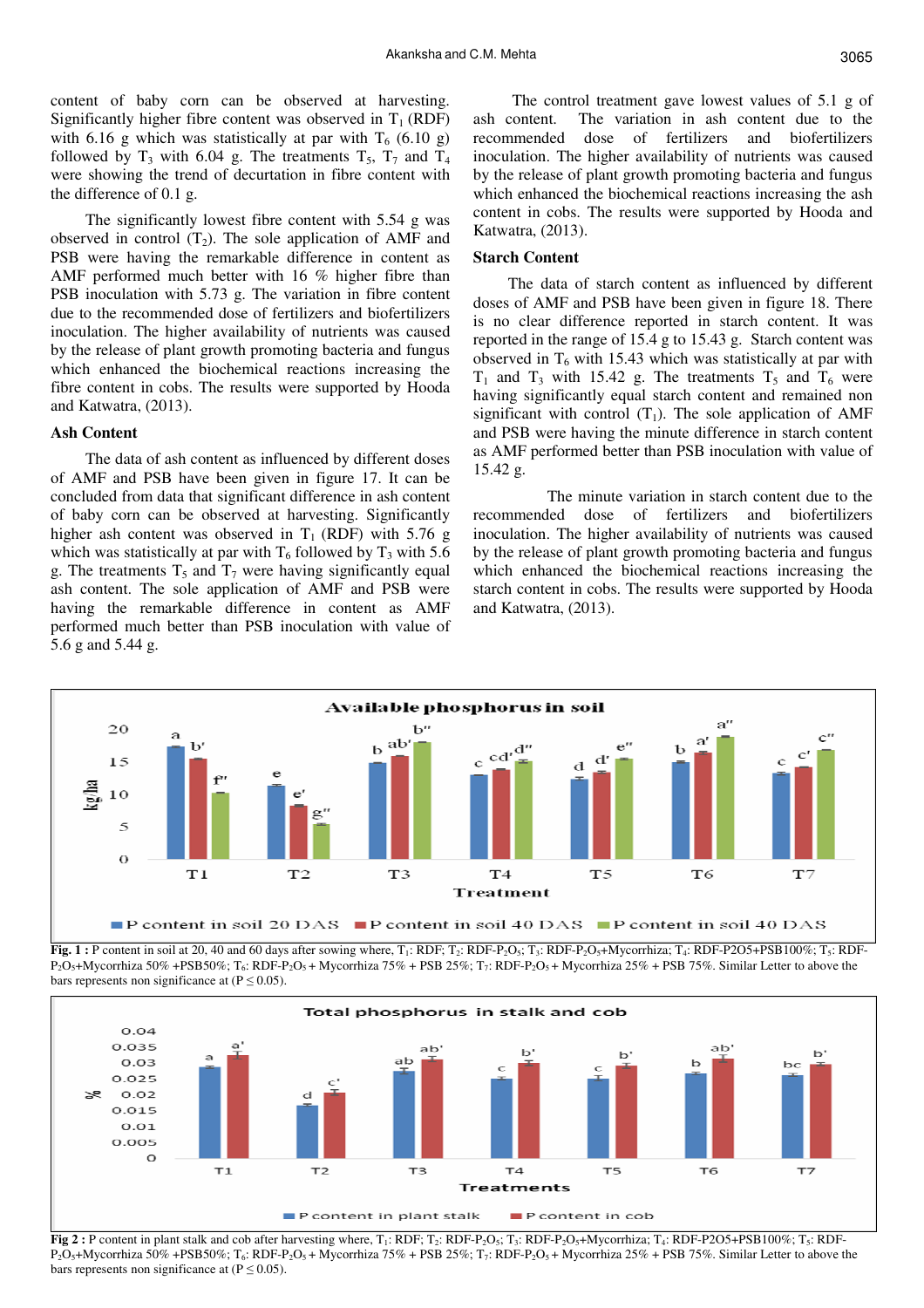Phosphorus uptake and quality of baby corn as influenced by Arbuscular mycorrhizal fungi and phosphate solubilizing bacteria



**Fig. 3 :** Crude Protein in cob after harvesting where, T<sub>1</sub>: RDF; T<sub>2</sub>: RDF-P<sub>2</sub>O<sub>5</sub>; T<sub>3</sub>: RDF-P<sub>2</sub>O<sub>5</sub>+Mycorrhiza; T<sub>4</sub>: RDF- $P_2O_5+PSB100\%$ ; T<sub>5</sub>: RDF-P<sub>2</sub>O<sub>5</sub>+Mycorrhiza 50% +PSB50%; T<sub>6</sub>: RDF-P<sub>2</sub>O<sub>5</sub> + Mycorrhiza 75% + PSB 25%; T<sub>7</sub>: RDF-P<sub>2</sub>O<sub>5</sub> + Mycorrhiza 25% + PSB 75%. Similar Letter to above the bars represents non significance at ( $P \le 0.05$ ).



**Fig. 4 :** Crude Fibre in cob after harvesting where,  $T_1$ : RDF;  $T_2$ : RDF-P<sub>2</sub>O<sub>5</sub>;  $T_3$ : RDF-P<sub>2</sub>O<sub>5</sub>+Mycorrhiza;  $T_4$ : RDF- $P_2O_5+PSB100\%$ ; T<sub>5</sub>: RDF-P<sub>2</sub>O<sub>5</sub>+Mycorrhiza 50% +PSB50%; T<sub>6</sub>: RDF-P<sub>2</sub>O<sub>5</sub> + Mycorrhiza 75% + PSB 25%; T<sub>7</sub>: RDF-P<sub>2</sub>O<sub>5</sub> + Mycorrhiza 25% + PSB 75%. Similar letter to above the bars represents non significance at ( $P \le 0.05$ ).



Fig. 5 : Ash Content in cob after harvesting where, T<sub>1</sub>: RDF; T<sub>2</sub>: RDF-P<sub>2</sub>O<sub>5</sub>; T<sub>3</sub>: RDF- P<sub>2</sub>O<sub>5</sub>+Mycorrhiza; T<sub>4</sub>: RDF- $P_2O_5+PSB100\%$ ; T<sub>5</sub>: RDF-P<sub>2</sub>O<sub>5</sub>+Mycorrhiza 50% +PSB50%; T<sub>6</sub>: RDF-P<sub>2</sub>O<sub>5</sub> + Mycorrhiza 75% + PSB 25%; T<sub>7</sub>: RDF-P<sub>2</sub>O<sub>5</sub> + Mycorrhiza 25% + PSB 75%. Similar Letter to above the bars represents non significance at ( $P \le 0.05$ ).



**Fig. 6 :** Starch Content in cob after harvesting where,  $T_1$ : RDF;  $T_2$ : RDF-P<sub>2</sub>O<sub>5</sub>; T<sub>3</sub>: RDF-P<sub>2</sub>O<sub>5</sub>+Mycorrhiza; T<sub>4</sub>: RDF- $P_2O_5+PSB100\%$ ; T<sub>5</sub>: RDF-P<sub>2</sub>O<sub>5</sub>+Mycorrhiza 50% +PSB50%; T<sub>6</sub>: RDF-P<sub>2</sub>O<sub>5</sub> + Mycorrhiza 75% + PSB 25%; T<sub>7</sub>: RDF-P<sub>2</sub>O<sub>5</sub> + Mycorrhiza 25% + PSB 75%. Similar Letter to above the bars represents non significance at ( $P \le 0.05$ ).

3066